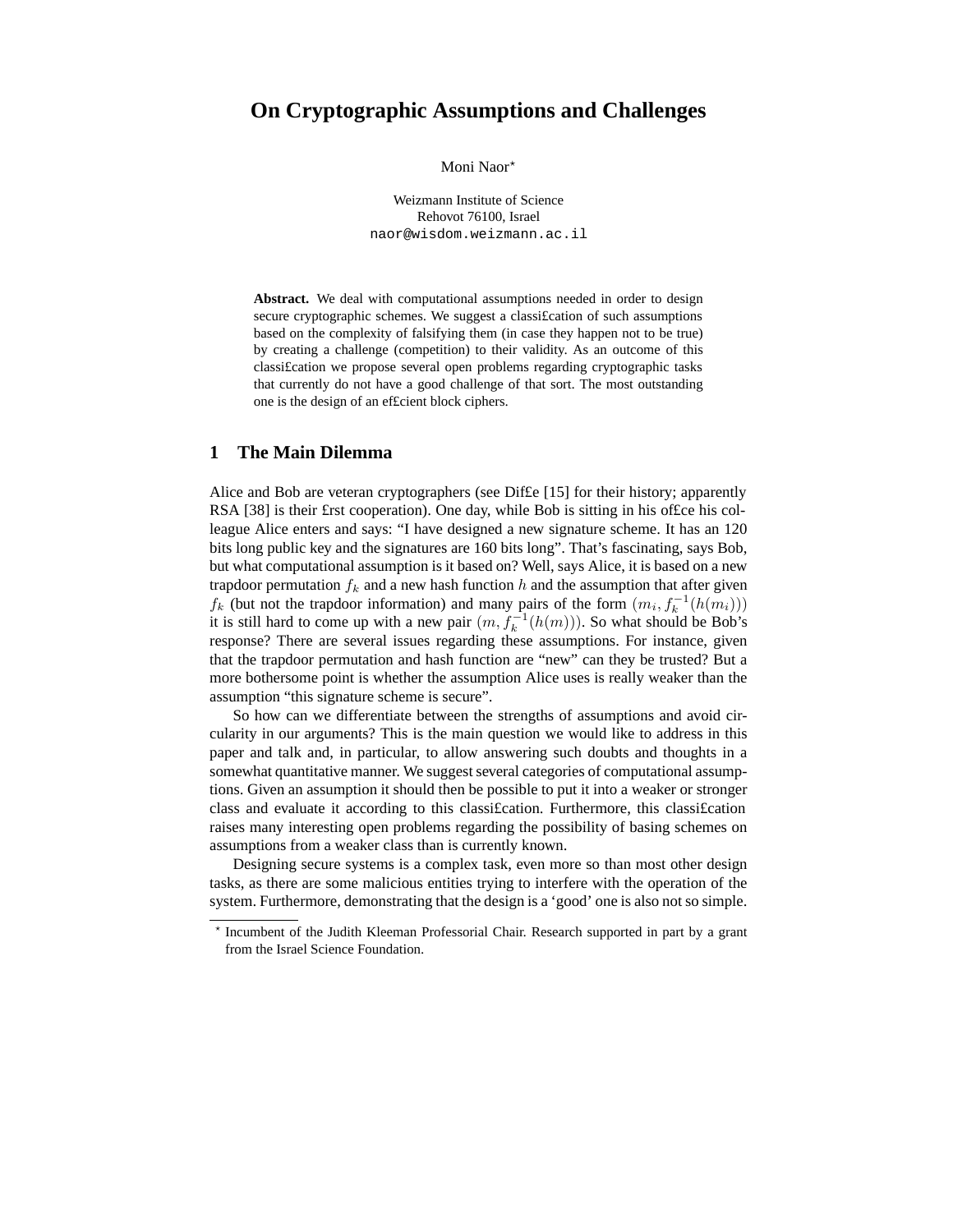First, of course, one should de£ne what 'good' means. The last twenty years have seen great progress in de£ning what a good systems is in the area of Foundations of Cryptography (see Goldreich [24] for a more formal treatment and Bellare and Goldwasser [8] for a more concrete one). For many cryptographic tasks (e.g. signature schemes) we have precise de£nitions of what a good system means i.e. what the attack is and what it means to break the system. In particular:

- **–** The power of the adversary in terms of access to the system is speci£ed (in the context of signature schemes, whether it is an adaptive message attack or not).
- **–** What constitutes failure of the system (in the context of signature schemes, existential forgery means that the adversary comes up with a single message and a valid signature on it that was not explicitly signed by the signer).

For almost any interesting cryptographic task we need to make computational hardness assumptions, i.e. that certain computational tasks require a lot of resources e.g. time and memory\*. Furthermore, given the state-of-the-art in Complexity Theory this hardness must be assumed rather than proved.

We deal with hardness assumptions where the adversary is assumed to be limited in its computation time and may succeed with a low probability. The assumptions are stated formally using three parameters  $n, t$  and  $\epsilon$  as follows. Let n be the instance size (which can be thought of as the security parameter),  $t$  the upper bound on the time available to the adversary and  $\epsilon$  the probability of success. We assume that there is some underlying distribution on instances (this could be for instance the choice of a key in signature scheme). For an assumption to be 'hard' we require that for instances of size  $n$ no adversary whose run time is bounded by  $t$  can succeed (where the notion of succeeds depends on the problem type) with probability better than  $\epsilon$ . The probability of success is taken over both the distribution of the instance and the coin  $\pi$ ips of the adversary. The upper bound on the time t and upper bound on success probability  $\epsilon$  are a function  $n.$  Note that this is a concrete parameters treatment, rather than an asymptotic one, but it is more a matter of style rather than substance. We could have speci£ed our classes in an asymptotic manner.

In general when we are proving that a System  $X$  is secure based on an Assumption A, then what we show is that either (i) X is secure or (ii) Assumption A is false. However, the problem with this sort of conditional statement is that it might be hard to demonstrate that A is false (especially since it's collapse is relatively rear), so we don't have good guidelines to decide whether to use the scheme or not.

A proof of security is interesting if (but not necessarily only if) a system whose security requirement is (apparently) not ef£ciently falsi£able is based on an assumption that is ef£ciently falsi£able.

*Paper plan:* In Section 1.1 we list four assumptions representing the various types of assumptions we deal with in this paper. In Section 2 we present our main thesis regarding assumption and challenges. Section 3 we discuss common cryptographic tasks and

<sup>?</sup> Notable exceptions to tasks that must rely on the adversary's computational limitation are encryption with a one-time pad, authentication with a one-time key and multi-party computation where a majority of the players are honest and private lines are available.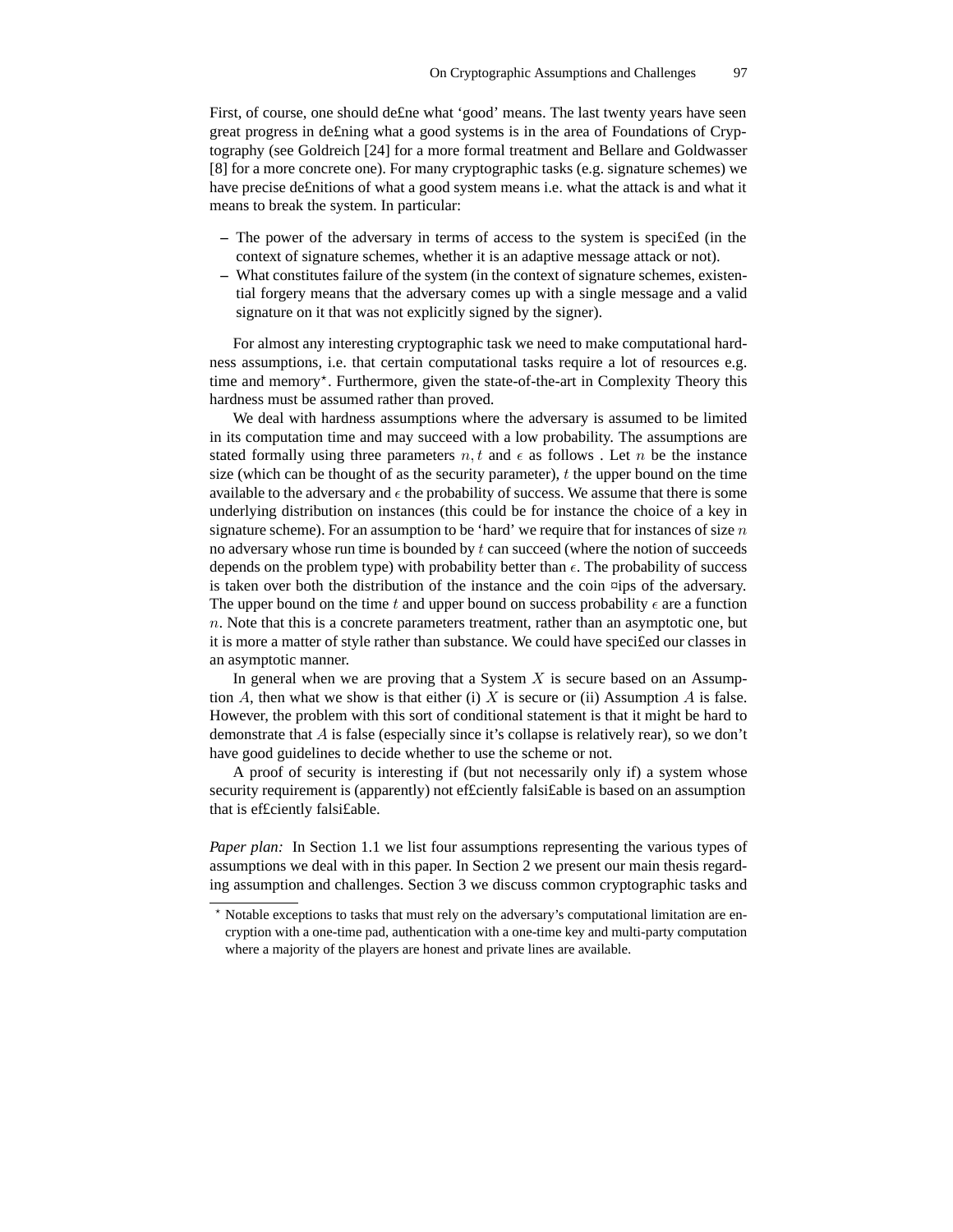where they naturally reside. In Section 4 we provide a collection of open problems that our methodology raises. Finally, in Section 5 we provide some caveats regarding our classi£cation.

### **1.1 Examples of Assumptions**

We now describe four assumptions that will be used to demonstrate the new concept introduced in the paper. The assumptions we use involve factoring, RSA and Discrete log type. The £rst two are well known while the last two are more esoteric. Let

$$
Z^{(2)}(n) = \{ N = pq | p, q \text{ are } n\text{-bit primes} \}.
$$

*Factoring:* Consider the assumption that factoring is hard: Let the input be an N chosen uniformly at random from  $Z^{(2)}(n)$  (denoted  $N \in_R Z^{(2)}(n)$ ) and the computational task the adversary A is faced with is to £nd *n*-bit primes p and q such that  $N = p \cdot q$ . The  $(n, t, \epsilon)$  hardness of factoring assumption is: no t-time algorithm A satisfies:

$$
Pr[\mathcal{A}(N) = (p, q) \text{ where } p \cdot q = N] > \epsilon.
$$

The probability is over the choice of N and the coin  $\Xi$ ips of A. Note that it is easy to verify a solution, and since we have good primality algorithms (either probabilistic or deterministic) we can even check that N is indeed in  $Z^{(2)}(n)$ .

*The* RSA *Assumption:* The input distribution is a random  $N \in_R Z^{(2)}(n)$ , e that is relatively prime to  $\phi(N)$  and  $s \in_R Z_N^*$ . The computational task the adversary  ${\mathcal A}$  is faced with is to £nd a such that  $a^e = s \mod N$ . The  $(n, t, \epsilon)$  hardness of RSA assumption is: no *t*-time algorithm  $\mathcal A$  satisfies:

$$
Pr[\mathcal{A}(N, e, s) = a \text{ where } a^e = s \text{ mod } N] > \epsilon.
$$

*Difference RSA assumption:* The difference RSA assumption deals with the hardness of £nding two RSA preimages such that the difference of their images is a given quantity D, even when many examples with this property are given. The input distribution is a random  $N \in_R Z^{(2)}(n)$ , e (an RSA exponent) and  $D \in_R Z_N^*$ . The adversary A has access to sequence of  $m-1$  pairs  $(x_i, y_i)$  s.t.  $x_i^e - y_i^e = D \mod N$  where A chooses  $x_i$ . The adversary should £nd new  $(x_m, y_m)$  (not in  $((x_1, y_1), (x_2, y_2) \dots (x_{m-1}, y_{m-1}))$ ) such that  $X_m^e - Y_m^e = D \bmod N$ .

The  $(n, t, \epsilon)$  Difference RSA assumption: *no* t-time algorithm A that is given  $(N, e, D)$ as above and may access is given input pairs with the £rst value being his choice satis- £es:

$$
\Pr[\mathcal{A}(N,e)=(x_m,y_m) \text{ s.t. } x_m^e-x_m^e=D \bmod N \text{ and } (x_m,y_m) \text{ is new}]>\epsilon.
$$

*Knowledge of Exponent* [26] Let Q and P be primes such that  $Q|P-1$ , and g a generator of a subgroup of size Q mod P. The input distribution is a random  $h = g^x \mod P$ for  $x \in_R [Q]$  (i.e. h is a random element in the group generated by g; the exponent x is secret). The adversary tries to come with  $h_1$  and  $h_2$  where  $h_1 = g^2 \mod P$  and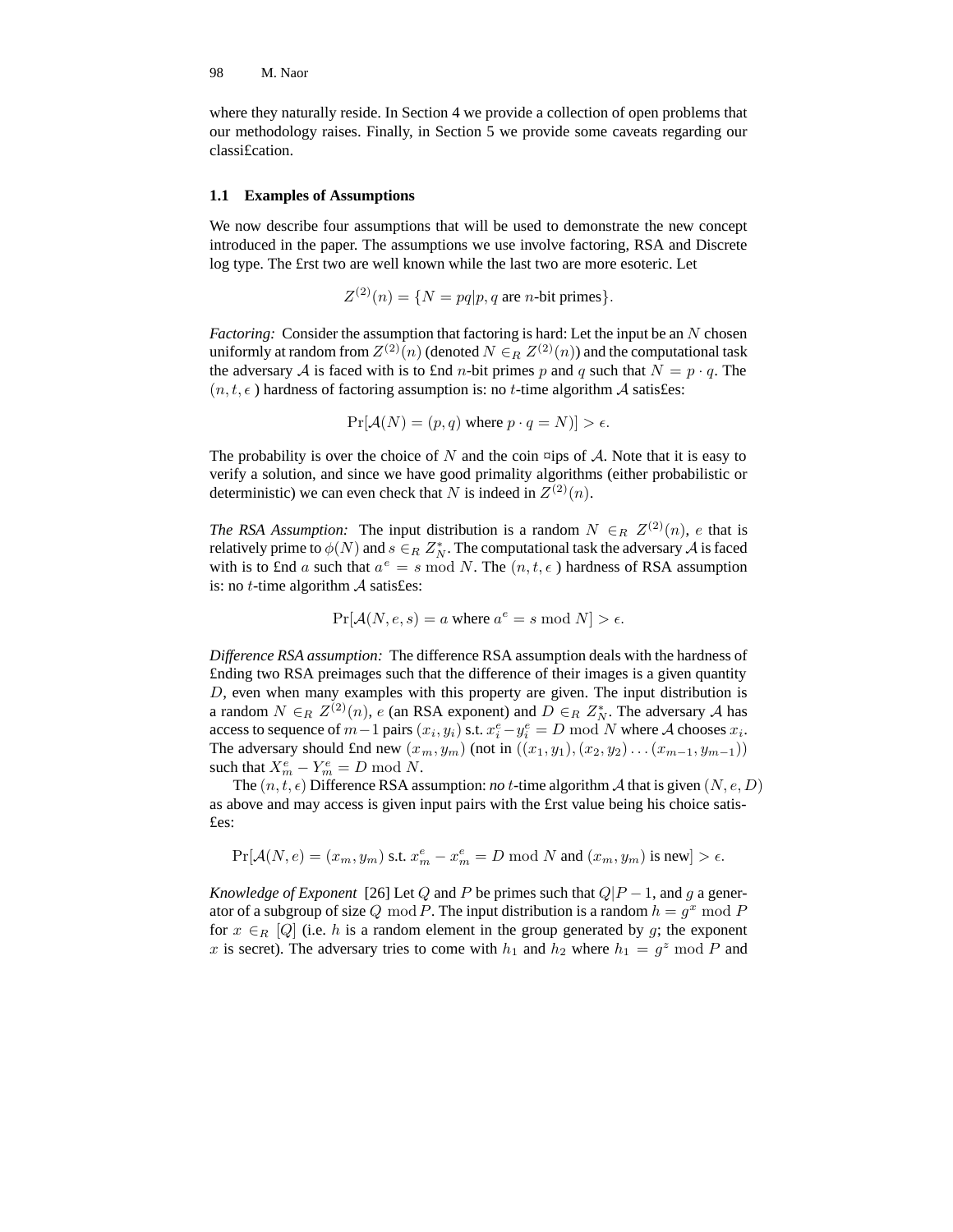$h_2 = h^2 \mod P$  for some  $z \in [Q]$ . The point of the assumption is that the only concievable way of doing so is to £rst pick z and then exponentiate q and h with z; therefore any algorithm that outputs such a pair really 'knows'  $z$ . The assumption is for any  $t$ -time algorithm  $A$  there is a *t*-time algorithm  $A$  s.t:

$$
|\sum_z \Pr[\mathcal{A}(g,h)=(g^z,h^z)]-\sum_z \Pr[\mathcal{A}(g,h)=(z,g^z,h^z)]|<\epsilon
$$

Note that this is essentially a proof of knowledge, but unlike the usual de£nition of proof of knowledge there is no black-box knowledge extractor here (since there is no interaction), but rather the assumption is that it is always possible to output the same distribution as the original one but with  $z$  as well.

An observant reader can detect dependencies between these assumptions. Speci£ cally, RSA assumes Factoring and Difference-RSA assumes RSA. But are there more fundamental differences? these assumptions will be used to exemplify the various categories we introduce.

### **2 Thesis**

In order to be able to evaluate whether an assumption is true or not it must be falsi£able, i.e. there must be a (constructive) way to demonstrate that it is false, *if this is the case*. Furthermore, the complexity of checking the refutation of the assumption is of interest and should be a major consideration in how acceptable the assumption is.

We are mostly interested in falsification by challenge, where a public challenge is advertised. If the assumption is false, then it is possible to solve the challenge (and the solution can be veri£ed) in time related to the time it takes to break the assumption. Falsi£cation by challenge embodies a fundamental principle that underlies the scienti£c investigation of cryptography: that public evaluation and discussion of cryptographic schemes enhances their security and is essential for the acceptance of any scheme\*\*.

We de£ne the complexity of falsifying an assumption from the perspective of the protocol designer or the one who should evaluate how good is the design. Therefore we will be interested in

- **–** How dif£cult it is to generate a random challenge and in particular what is the size of the challenge (which should be small).
- **–** How dif£cult it is to verify that a proposed solution to the challenge is indeed a correct one. Ideally it should involve computing a simple function or even simply comparing the result to a precomputed solution.
- **–** Is the veri£cation of the solution public, i.e. simply a function of the public challenge and the solution or is secret information needed, i.e. the challenge is generated together with some additional input that can help check the solution. The former is preferable of course, since the veri£cation is public and there is no need for a trusted party (that would leak the solution...).

<sup>\*\*</sup> Although this principle can be traced back to Kerckhoffs in 1883 [29], it has been executed in earnest only since the 1970's.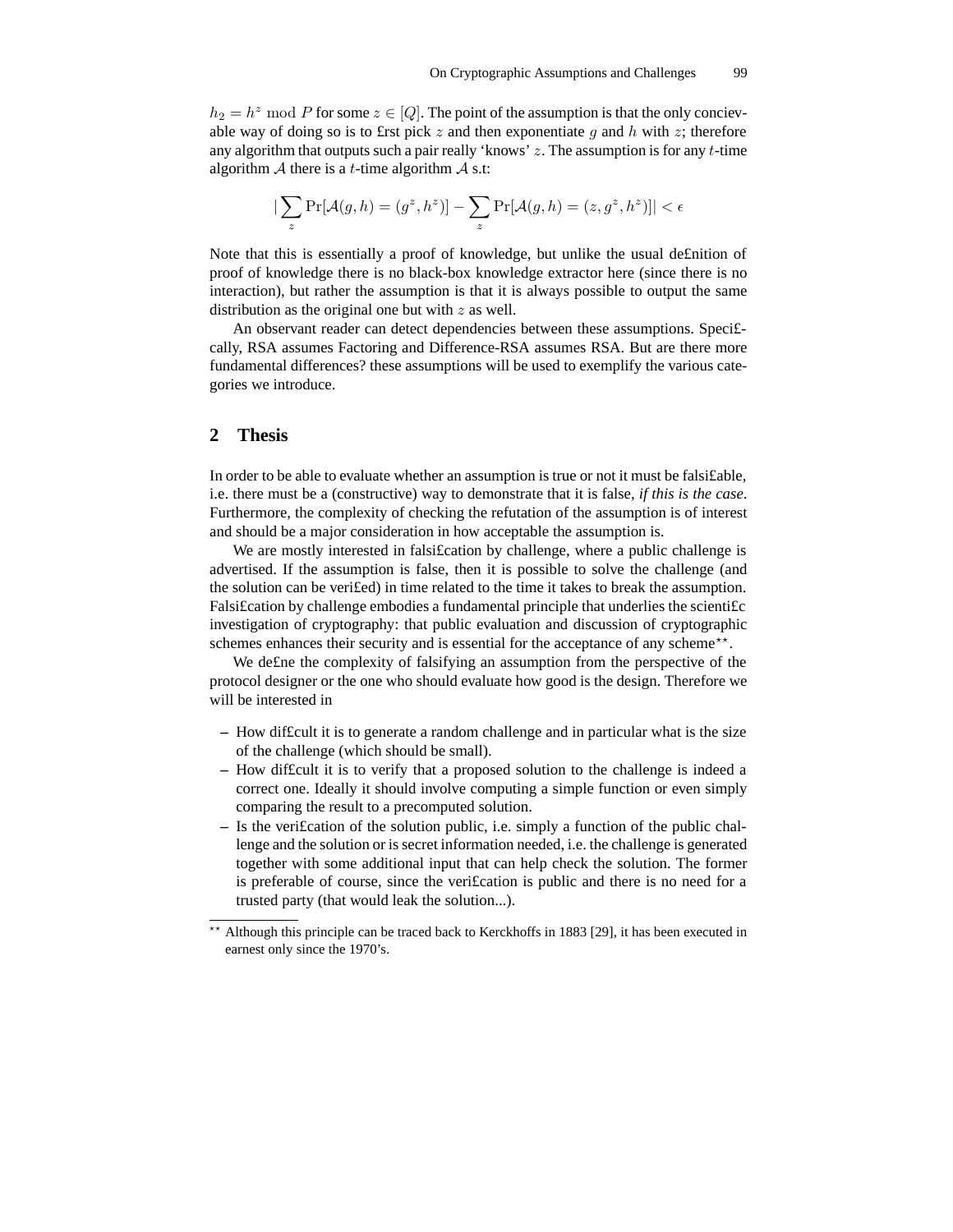An important entity in our world view is the *falsi£er*. The role of the falsi£er it to solve the challenges published by the protocol designer (or someone wishing to use it). In other words, what the adversary is to the assumption the falsi£er is to the challenge. There are two main differences between them, one is that an assumption might be interactive (though none of those in Section 1.1 are interactive) whereas a challenge is by de£nition not, but is of the "send-and-forget" type. Another difference is that if an assumption is false, then the probability of success might be rather small, just over  $\epsilon$ , whereas a falsi£er needs a much better probability of success. The protocol designer would like to encourage would be falsi£ers (or falsi£er designers, keep in mind that the acceptance of a protocol is a social process), so the probability of success should be high, close to 1, (if the assumption  $A$  is false).

### **2.1 The categories of falsi£cation**

In this section we present our categories of falsi£cation via a challenge. As mentioned above, a major consideration is the size of the challenge d and the run time of the verifer V that should verify the solution y to the challenge d. A challenge is specified by  $D_n$ a distribution of challenges of size  $n$ . In general given a challenge  $d$  chosen according to  $D_n$  there should be at least one solution y such that V accepts y (as a solution to d). One additional parameter we need is  $\delta$ , which is an upper bound on the failure of the challenge, i.e. even if the original assumption  $\tilde{A}$  is false, there might be a chance (bounded by  $\delta$ ) that the challenge will not be solvable.

So what we want is a one-to-one correspondence between the adversary for breaking A and the falsi for the challenge. If there is a an adversary that runs in time  $t$  and succeeds with probability better than  $\epsilon$  in breaking A, then there should be a falsifier that runs in time t' which is some (£xed) polynomial in t and  $1/\epsilon$  and succeeds with high probability. This assures us that instead of looking for ways to break A (where the reward is  $\epsilon$ ) we may as well look for ways for solving the challenge. Similarly, we would like the challenge to be non-trivial, i.e. if it can be solved with probability  $\gamma$ , then the original assumption  $A$  should also be solvable, with probability which is at least polynomial in  $\gamma$  and  $1/n$ .

We present three categories of assumptions which we call *ef£ciently falsi£able, falsi£able* and *somewhat falsi£able*. The differences between them are based mainly on the time to verify the solution. Since the process we have in mind regarding the challenges does not assume that the one who suggests the falsi£er and the protocol designer belong to the same body or entity, it is important that the interaction between them be as simple as possible. Therefore ideas such as simulating the falsi£er (running his program) should be used only as a last resort.

An adversary A to Assumption A with parameters  $(n, t, \epsilon)$  means that A working in time at most  $t$  can break the assumption on instances of size  $n$  with probability better than  $\epsilon$ .

**Definition 1** (Efficiently falsifable (EF)). An  $(n, t, \epsilon)$  assumption A is efficiently falsi£able *if* there is a distribution on challenges  $D_n$  and a veri£cation procedure V :  ${0, 1}^* \times {0, 1}^* \mapsto {accept, reject}$  *such that*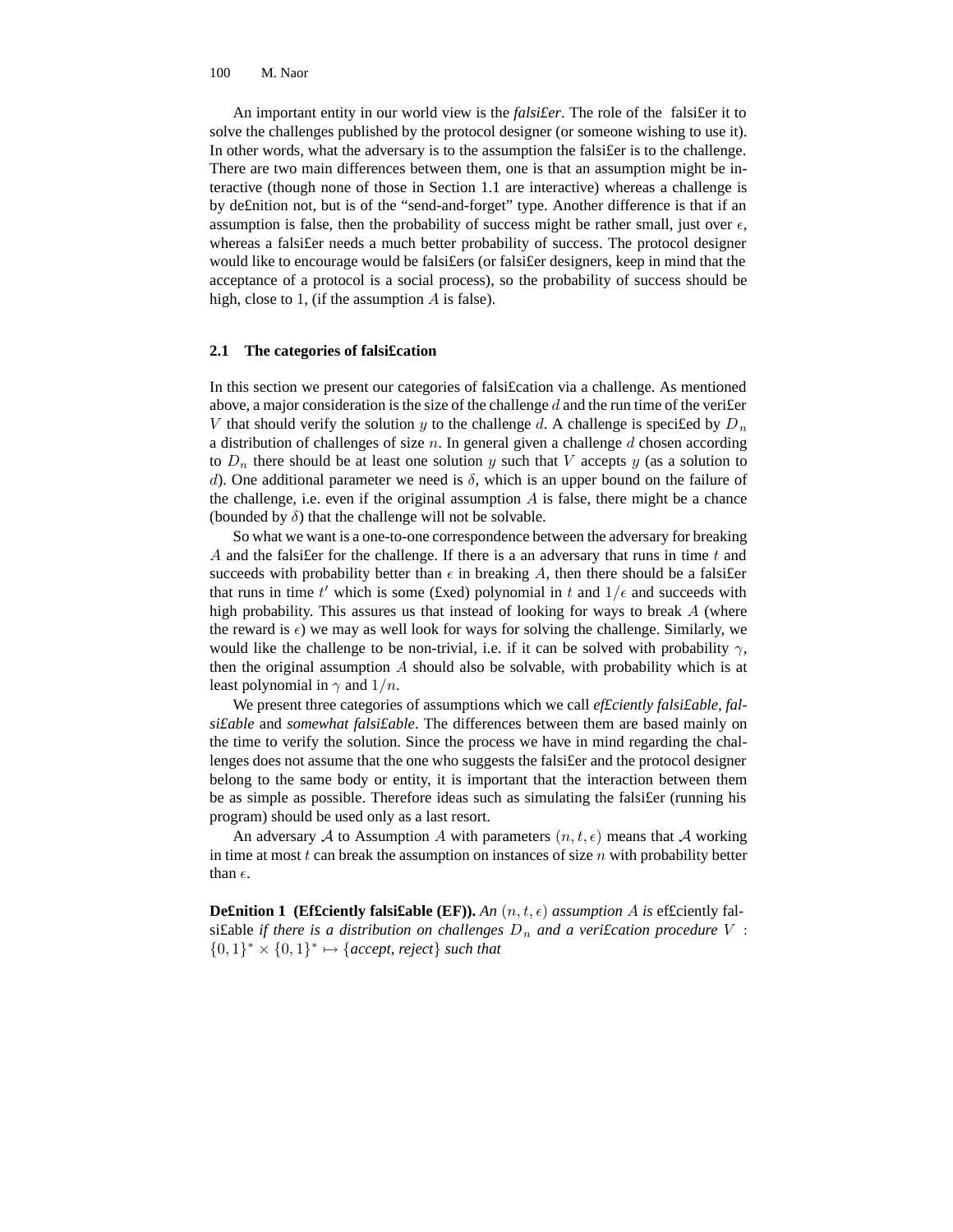- $-$  *Sampling from*  $D_n$  *can be done efficiently, in time polynomial in*  $n, \log 1/\epsilon$  *and*  $\log 1/\delta$ .
- **–** *The run time of V is polynomial in n*,  $\log 1/\epsilon$  *and*  $\log 1/\delta$ *.*
- $\overline{P}$   *If the assumption* A *is false then there exists a falsifier* B *that for*  $a \, d \in_R D_n$  *finds a* y for which  $V(d, y)$  is 'accept' with probability at least  $1 - \delta$  and the run time of B is t' which is polynomial in the run-time of A as well as  $\log 1/\epsilon$  and  $\log 1/\delta$  and n*.*
- **−** *If* there is a falsi£er B that solves random challenges  $d \∈ R D_n$  *in time* t with *probability at least*  $\gamma$ *, then there is a*  $(t, \epsilon)$  *adversary* A *for breaking the original*  $a$ *ssumption*  $A$  *where*  $t'$  *and*  $\epsilon'$  *are polynomially related to*  $t$  *and*  $\gamma$ *.*

Which assumptions are efficiently falsifable? An interesting class of assumptions is those that are based on a random self reducible problem, i.e. given any instance it is possible to generate a random instance (or instances) whose solution would yield one for the original. One such problem is discrete log (and related problems such as Dif£e-Hellman). Similarly the Ajtai and Dwork [1, 2] reductions also yield ef£ciently falsi£able assumptions. The example of factoring is a little less straightforward and is quite instructive:

*Factoring is ef£ciently falsi£able (EF):* we £rst attempt to show that factoring is EF by choosing the challenge distribution  $D_n$  as random  $N \in_R Z^{(2)}(n)$ . The desired solution is p and q such that  $N = p \cdot q$ . However, there is a problem: suppose that there are a fraction of  $2\epsilon$  of  $Z^{(2)}(n)$  that are very easy to factor (denote them by  $Z'$ . Then the assumption that factoring is  $(t, \epsilon)$ -hard is false. However the probability that the challenge will be chosen from  $Z'$  is small,  $2\epsilon$ , whereas the probability that a falsifier should succeed in solving the challenge should be large,  $1-\delta$ . So the problem is that the bad set is too sparse and we need 'easiness' ampli£cation (which is related to the much used hardness amplification). The idea is to allow sampling roughly  $1/\epsilon$  samples from  $Z^{(2)}(n)$ . First note that  $Z^{(2)}(n)$  is not so sparse with respect to all  $2n$ -bit numbers. So if we sample polynomially many  $2n$ -bit numbers we are bound to hit  $Z^{(2)}(n)$  many times. We employ standard technique for amplification using pair-wise independent hashing. Let H be a family of pairwise independent hash functions where for  $h \in H$  we have  $h: \{0,1\}^n \mapsto \{0,1\}^{n-2\log n+2\log \epsilon}$ . One additional property we need from H is that it will be easy to invert  $h$  on a given point  $c$  (standard construction enjoy this property). The challenge d is specified by  $(h, c)$  where  $h \in_R H$  and  $c \in_R \{0, 1\}^{n - \log n + 2\log \epsilon}$ . A solution is p and q such that  $h(p \cdot q) = c$  and p and q are n-bit primes. This gives us a £xed  $\delta$ , so to get any  $\delta$  we repeat it  $\log 1/\delta$  times and the challenge is to solve one instance.

The claim is that if more there is an adversary  $A$  that succeeds in factoring with probability better than  $\epsilon$ , then there is a falsi£er that succeeds with probability  $1 - \delta$ . The falsi£er simply runs A on all  $N \in h^{-1}(c)$  and checks the results for primality.

When relaxing the notion of 'efficiently falsifable' to 'falsifable' we change the requirement that veri£cation time will be proportional to (polynomial in) to that of polynomial in  $1/\epsilon$ . In particular the challenge size can be much larger now.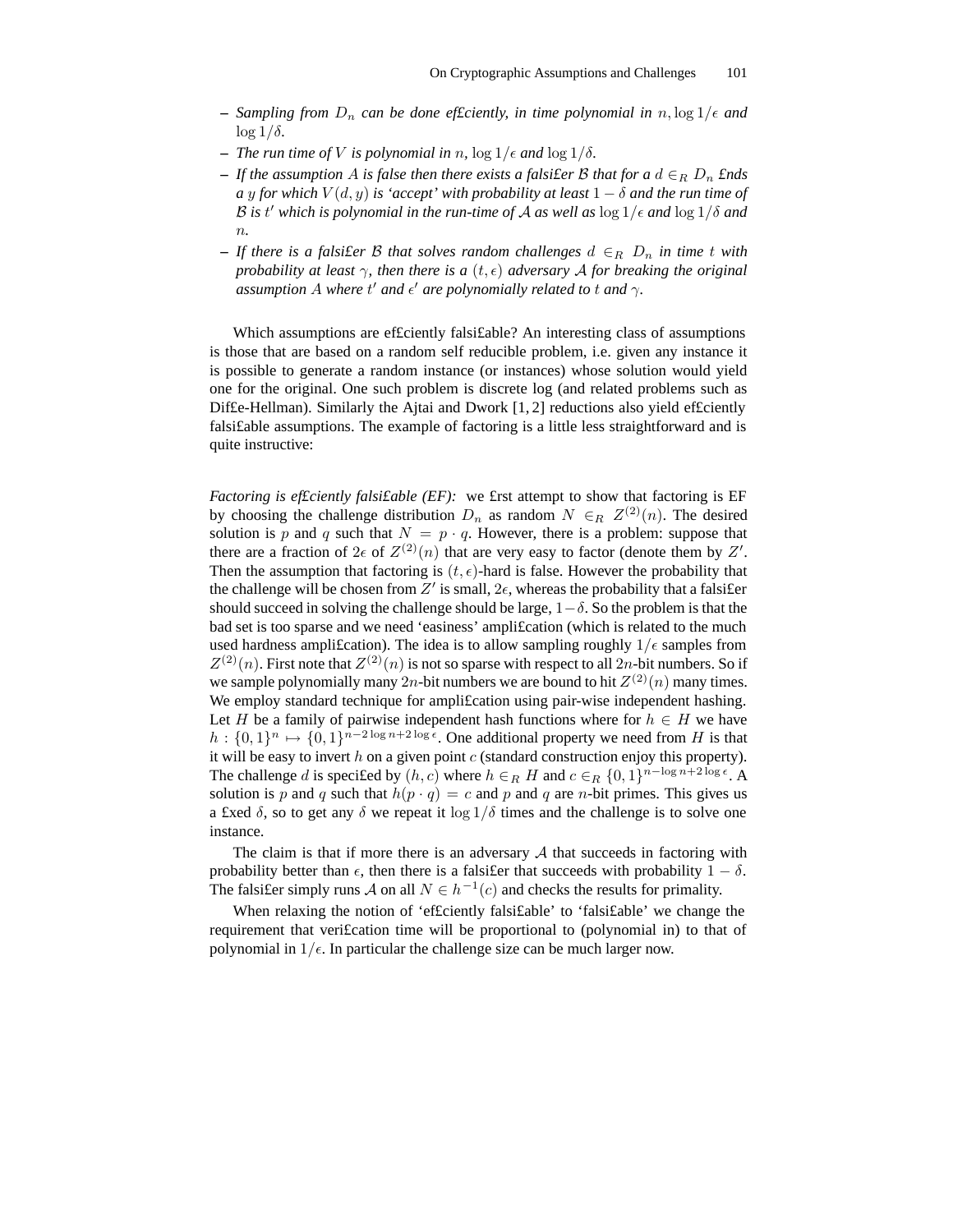**Definition 2** (Falsifable). An  $(n, t, \epsilon)$  assumption A is falsifable *if* everything is as in *Definition 1, except that the run time of sampling*  $D_n$  *and* V *may depend on*  $1/\epsilon$  (*rather than*  $\log 1/\epsilon$ *).* 

*RSA is falsi£able:* The RSA problem is similar in nature to factoring. Therefore it is simple to make it into a falsi£able assumption: sample  $1/\epsilon$  times from  $Z^{(2)}(n)$  and choose a random prime to generate a pair  $(N_i, e_i)$ . Choose a random s and publish the results as a challenge. A solution is any  $y$  such that there exits an  $i$  such that  $y^{e_i} = s \mod N_i$ . However, there does not seem to be a simple way of making the RSA Assumption efficiently falsifable, since we don't know how to obliviously sample from the domain of the function. The reason it did not hurt with the factoring example is that the solution £ltered out those that were not of the proper form.

**Definition 3.** An  $(n, t, \epsilon)$  assumption A is somewhat falsifable *if everything is as in Definition* 1 *accept that the run time of V may depend on*  $1/\epsilon$  *(rather than*  $\log 1/\epsilon$ ) *and the run time of* B*. In particular this means that* V *may simulate* B*.*

*Difference RSA is somewhat falsi£able:* When considering the problem of Difference RSA, the problem in making it falsi£able is that the amount of information the attacker is allowed to obtain is large and is not bounded by a fixed polynomial in n and  $1/\epsilon$ . Furthermore the adversary can choose it dynamically. So there does not seem to be a publishable challenge. Instead what the veri£er can do is to simply run the program of the supposed falsi£er (each time with a self chosen  $N \in_R Z^{(2)}(n)$ , so that it is possible to answer the query). This should be executed  $1/\epsilon$  times and if in at least one of them the program succeeds in £nding a different pair than was given to it we conclude that the Difference RSA assumption is false.

*None of the above:* £nally, there seem to be assumption that do not fall into any of the categories mentioned above. These includes assumptions where it is not so clear whether the adversary has won or not. This include the *Knowledge of an exponent* problem, since given a program that outputs consistent pairs (where both  $h_1$  and  $h_2$ have the same exponent) it is not clear that it is hard to extract the exponent from it. What seems to be the problem in making this assumption even somewhat falsifable is the order of quanti£ers in the speci£cation (for all program there exists an extract).

### **3 Some cryptographic tasks and their classi£cation**

We now list a few cryptographic tasks and discuss in what class the assumption "this scheme is a secure implementation of the task" lies (at least to the best of our knowledge, since we do not how to demonstrate that an assumption is not in a weaker class than what we know how to show).

*One-way permutations:* given a function  $f: \{0, 1\}^n \mapsto \{0, 1\}^n$  is it a way permutation, i.e. no t time algorithm can £nd x for a random  $y = f(x)$  with probability better than  $\epsilon$ . We claim that the assumption " $f$  is a one-way permutation" is efficiently falsifable. This is true for similar reasons as factoring: choose a set of challenges speci£ed as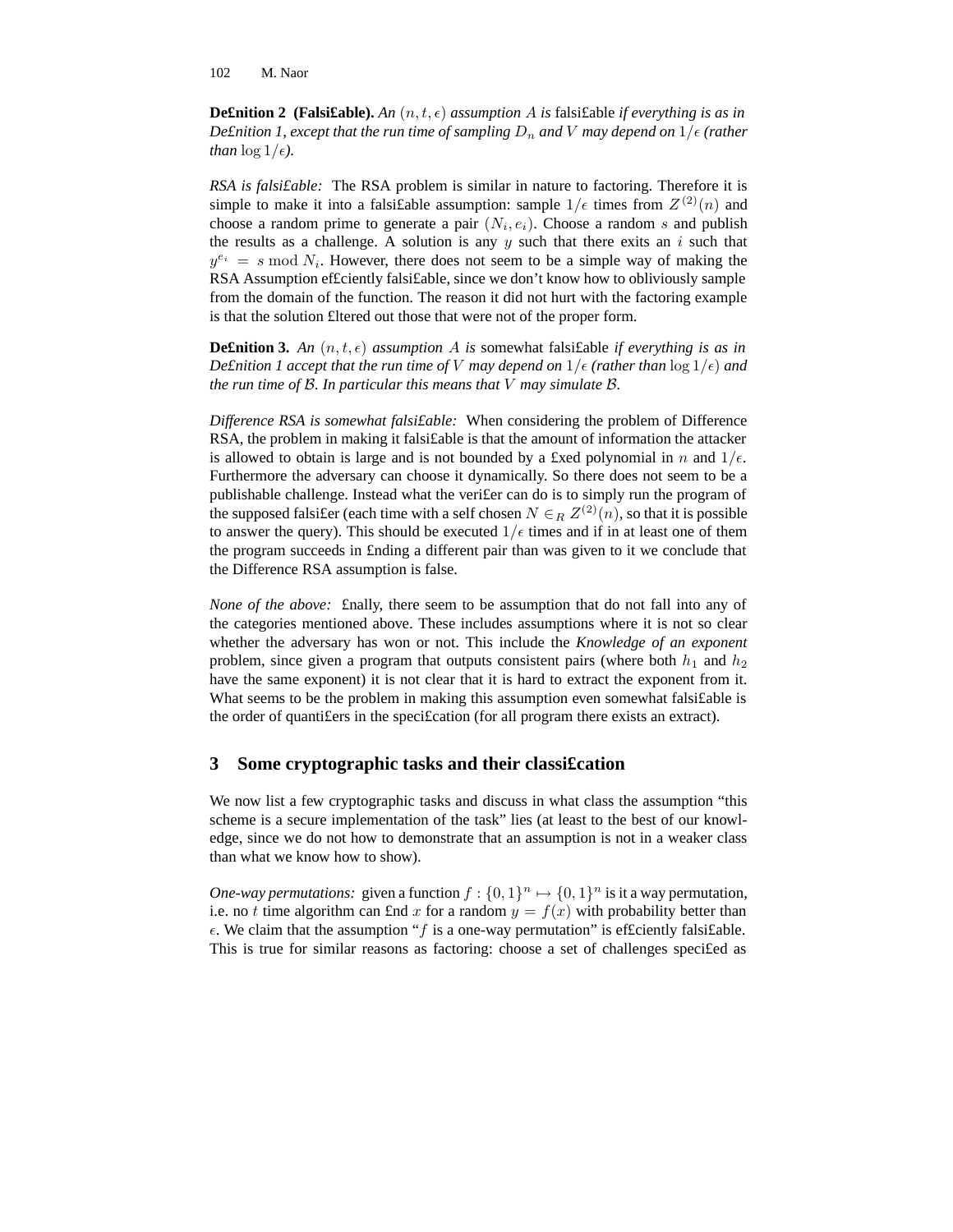a range of a function. Let  $H$  be a family of pairwise independent hash functions, for  $h \in H$  we have  $h: \{0,1\}^n \mapsto 0, 1^{n-\log n+2\log \epsilon + \log \delta}$ . The challenge is specified by  $h \in_R H$  and  $c \in \{0,1\}^{n-\log n+2\log \epsilon + \log \delta}$ . A solution is x such that  $f(x) = y$  and  $h(y) = c.$ 

Note that we are not checking the permutation part, i.e. that f is indeed  $1 - 1$  and length preserving (this is an unconditional property and could be proved irrespective of the developments in Complexity Theory.

Regarding an assumption of the form " $f$  is a one-way function" (as opposed to a permutation), then we do not know whether it is necessarily an ef£ciently falsi£able assumption, since it is not clear how to sample from the domain of the function  $f$ (without explicitly computing the values). Therefore the best we can say is that it is a falsi£able assumption by generating  $1/\epsilon$  values  $y_i = f(x_i)$  and the challenge is to solve at least one of them.

*Pseudo-random Sequences:* We say that a function  $G: \{0,1\}^m \mapsto \{0,1\}^n$  is a cryptographically strong pseudo-random sequence generator if it passes all polynomial time statistical tests. More concretely that it is  $(t, \epsilon)$ -pseudo-random if no test A running in time t can distinguish outputs of  $G$  from random string of length  $n$  with advantage greater than  $\epsilon$ . We do not know how to make the assumption "G is a pseudo-random sequence generator" into an ef£ciently falsi£able one. However, we can show that it is a falsi $\text{false}$  one. The idea is to publish a bunch of pairs of strings (random, output of G) in random order and the challenge is to distinguish correctly for many (more than half) of them between the truly random part and the  $G(x)$  part. More specifically, the challenge consists of "many" (polynomial in  $1/\epsilon$  and  $\log 1/\delta$ ) pairs  $\{(x_i, y_i)\}\in \{0, 1\}^{2n}$ , where one element in the pair is random and one pseudo-random and the solution should identify correctly  $1/2 + \epsilon/2$  of the pairs. Note that here we are assuming that V has some secret information - the correct ordering of the pairs (which is in violation of De£nition 1).

*Pseudo-random functions, Block Ciphers and MACs* We now deal with three types of keyed functions where during a learning phase the adversary can query them at many points of its choice and then has to pass a test related to a point it chooses but one that has not been queried before. In the case of a pseudo-random function [22] the adversary has to distinguish between a value of a given point and a truly random string, in the case of a MAC or an unpredictable function (the terminology is from [34]) it has to guess its value on the point. For block copers, or equivalently pseudo-random permutation [30, 33] the function is a permutation on the inputs and the adversary can ask encryption or decryption queries (to go forward or backwards in the permutation). It then has to distinguish the given value from random. Given the interactive nature of the queries of the adversary and given that the adversary can choose both the queries and the test point, there does not seem to be a way to make a challenge that is only of size proportional to  $\log 1/\epsilon$  and n, so the best we know how to do is simulate the adversary (and then we can effectively test whether it has succeeded). This makes all assumptions of the form " $F_k$  is a family of (pseudo-random functions—pseudo-random permutations unpredictable functions)" into somewhat falsi£able ones.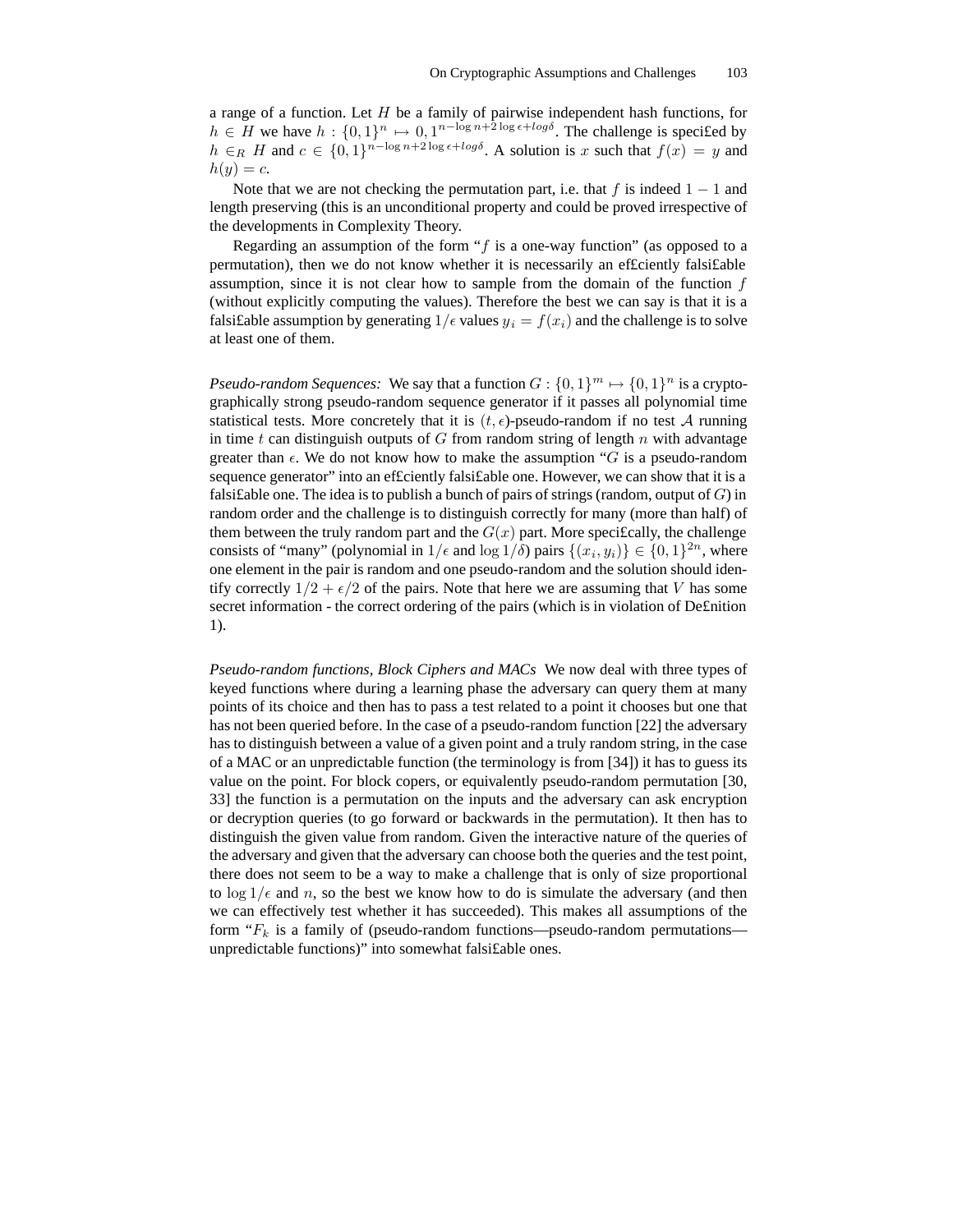On the other hand there are constructions of pseudo-random functions that are ef£ ciently falsi£able, for instance the Goldreich, Goldwasser and Micali construction [22] when the underlying pseudo-random generator is based on a one-way permutation, or the constructions of Naor, Reingold and Rosen based on factoring and Decisional Dif£e-Hellman [32, 35]. Similarly for pseudo-random permutations (block-ciphers).

*Signatures Schemes:* The acceptable notion of a good signature scheme is that of an existentially unforgeable under an adaptive message attack [23]. A signature scheme satisfes this notion if no *t*-time adversary has probability of success better than  $\epsilon$  of breaking the scheme where:

- $-$  The access to the system consists of adaptively choosing messages  $m_i$  and receiving valid signature  $s_i$  for  $q - 1$  rounds ( $q \le t$ ).
- **–** The adversary tries to £nd a pair  $(m_q, s_q)$  where  $m_q \notin \{m_1, m_2, \ldots m_{q-1}\}\$  and  $s_q$ is a valid signature on  $s_q$ .

As far as we know the requirement that a signatures scheme be existentially unforgeable under an adaptive chosen message attack is not ef£ciently falsi£able of even just plain falsi£able, for the same reason as pseudo-random functions are not: the attacker can adaptively choose both the queries and the test. Again it is a somewhat falsi£able assumption, since by simulating the adversary it is possible to check whether it has succeeded or not.

*Encryption Schemes* : the de£nitions of a good encryption scheme come in many shapes and sizes, depending on whether the scheme is shared or public key, the type of attack (known plaintext, chosen plaintext, chosen ciphertext of various shades) and what it means to break the system (semantic security, non-malleability). (See [16] and [5] for more details.) All these requirement are somewhat falsi£able, since it is possible to simulate the adversary and check whether it succeeds or not and hence evaluate the probability of success. On the other hand they do not seem to be in any weaker class. There is one exception which is falsi£able: when the scheme is public key, the messages are encrypted bit-by-bit, the attack is chosen plaintext (the weakest one relevant in this context) and the security requirement is semantic security.

*Zero-knowledge* : the requirement that a proof system be zero knowledge is that for any behavior by the veri£er denoted by  $V^*$  there should be a simulator  $S$  that outputs a simulated conversation between the prover and the veri£er. The distributions on the conversations between  $(\mathcal{P}, \mathcal{V}^*)$  and the outputs of S should be indistinguishable. This requirement does not seem to be even somewhat falsi£able due to the order of the quanti£ers: suppose that a falsi£er comes up with a seemingly bad  $V^*$ , how do we (the protocol designers) know that there is not simulator for  $\mathcal{V}^*$ . This is especially acute in case of non block-box simulation [4].

In contrast, the property of Witness Indistinguishable is somewhat falsi£able.

### **4 Challenging Problems**

One of the main points of this paper is that the classi£cation just proposed yields many open problems. For any cryptographic task the question is whether it is possible to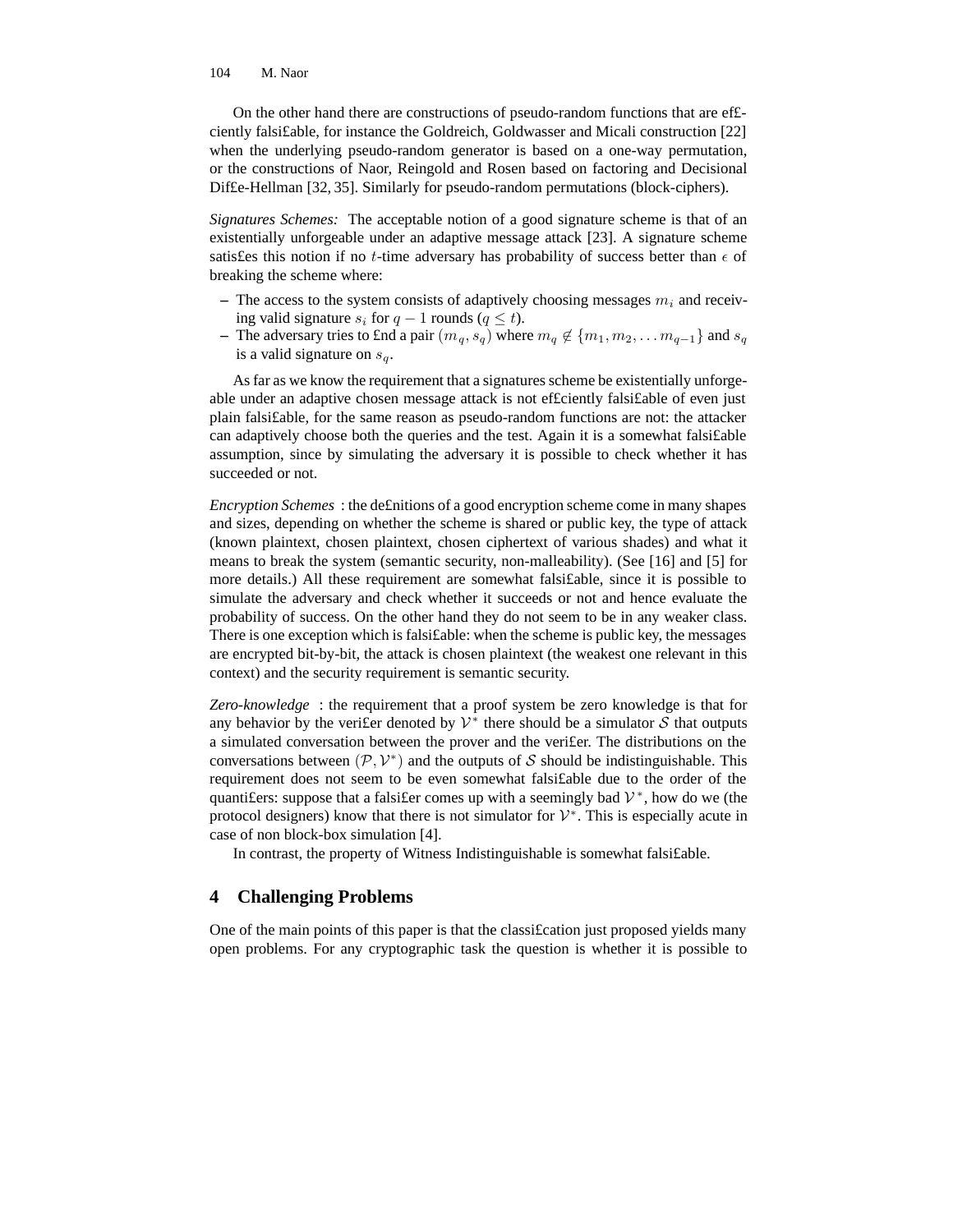base it on an assumption from a weaker class than where the tasks lies "naturally" (i.e. where the assumption "this system implements the task in a secure manner" lies). One can view many of the signi£cant and interesting results in cryptography this way, basing a system on an assumption from a weaker class; e.g. any cryptographic scheme based on factoring (and there are many examples of such) is based on an ef£ciently falsi£able assumption, no matter where it naturally lies.

We now list a few such problems. In most of the cases there is an implementation based on random oracles [27, 6], i.e. the analysis is based on the assumption that a certain function behaves as a random function. Once the random function is substituted with a concrete one we may phrase an assumption on what is needed from the function. However, usually it is often not simpler than "this system is secure."

*Ef£cient Block ciphers:* common block ciphers such as DES or AES (Reijndael) are several orders of magnitude faster than schemes based on the hardness of factoring or any other scheme that can be based on an ef£ciently falsi£able assumption. On the other hand they do not seem to yield any assumption that is simpler than "this scheme is secure". So the most outstanding problem our methodology raises is whether it is possible to come up with an ef£cient proposal to a block cipher, competitive with the state-of-the-art, together with a meaningful succinct challenge , i.e. a block cipher based on an ef£ciently falsi£able assumption.

*Signatures:* while there have been many proposals of signatures schemes based on ef£ciently falsi£able or just falsi£able assumption, they are mostly less ef£cient than ones based on random oracles [7], but some of them give the latter a run for their money [14, 21]. However, there have been several parameters where no non random oracles constructions are known:

- **Short signatures:** The schemes with the shortest signature construction known are based on Weil Pairing and random oracles, and get to less than 200 bits per signature [10]. These sort of succinct signatures are important when the signature is carried over a very low bandwidth channel, e.g. a human saying it over the phone. So the question is whether there exists an ef£ciently refutable assumption allowing such short signatures.
- **Low overhead signatures** There are methods that allow signatures with a short additional string, mostly by using the signatures itself to store the string (signatures with recovery). This is important to lower the overall bandwidth overhead of sending a signature. These schemes are based on RSA or Rabin plus a random oracle [7]. The question is whether it is possible to get to this overhead with overhead signatures which are based on a falsi£able assumption.
- **Discrete log signatures** To the best of our knowledge no discrete log type signature scheme (El Gamal, Schnorr) has been shown secure without the help of random oracles.
- **Low exponent veri£cation** RSA or Rabin provide signatures with extremely ef£cient veri£cation. Is it possible to obtain such schemes based on a falsi£able assumption?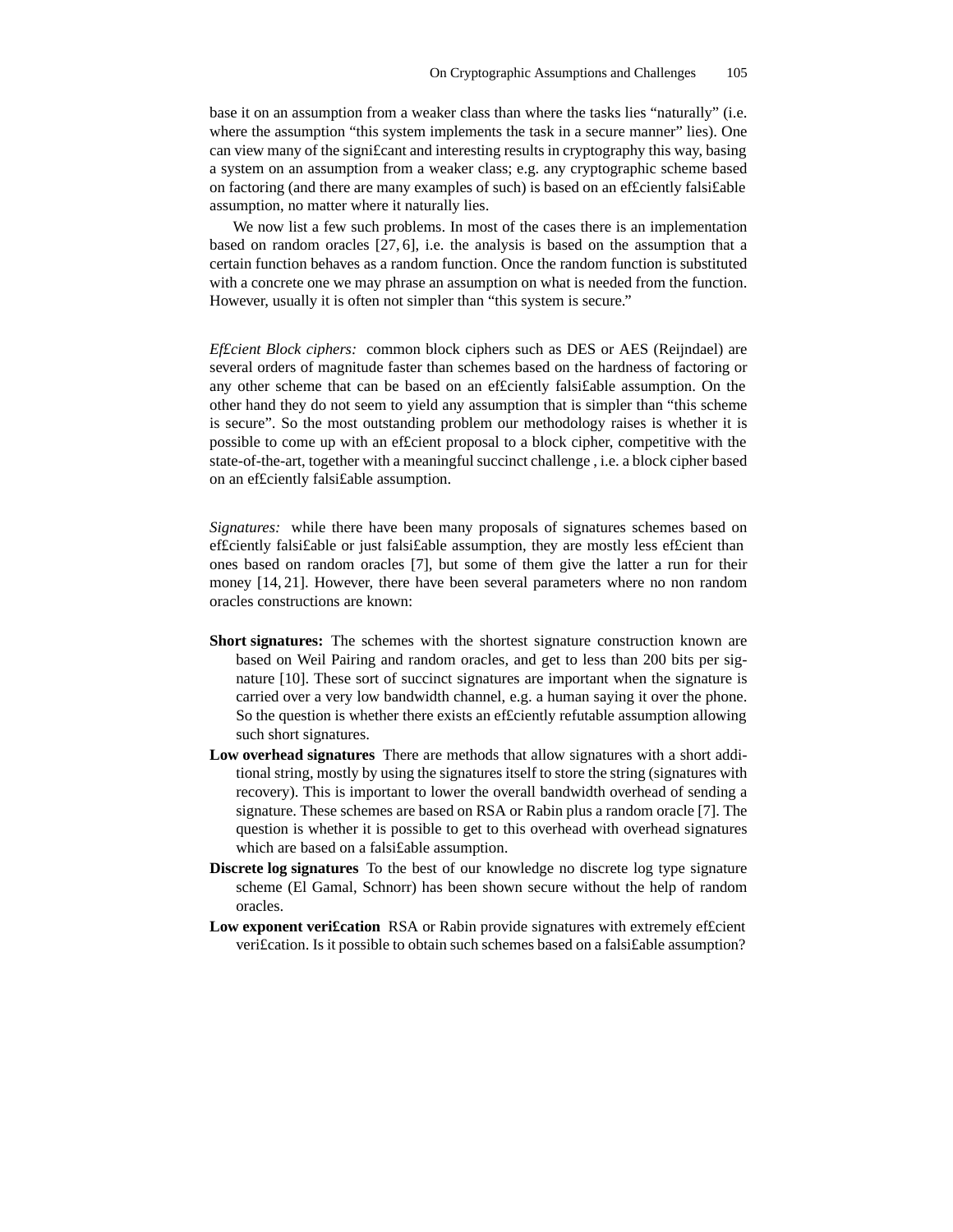*Identity Based Encryption:* In 1984 Adi Shamir [40] suggested the notion of an identity based encryption (IBE), where a short public key determined implicitly the public keys of all participants (in conjunction with their 'identity') and a center that know a secret can provide them with the corresponding secret key. One of the more interesting developments in the last two or three years has been the £rst proposals for IBEs by Boneh and Franklin [9] and Cocks [13]. While the scheme of [9] is provided with a rigorous analysis, as far as we can tell one does not yield an ef£cient falsi£able assumption from it, so the open question is how to obtain a scheme based on such an assumption.

*Blind Signatures and anonymity* A blind signature is one where the signer does not know what it is signing yet it is impossible to generate more signed messages than the signer provided. This notion, proposed by Chaum [11] has many application from untraceable electronic money [12] to fairness in two party computation [36]. It has been analyzed in the random oracle model [37] and there is a highly interactive (between the signer and signee). There is also construction with no random oracles based on secure function evaluation [28]. So the question is whether a two round signature scheme (request and response) is possible based on ef£ciently falsi£able assumption. This is also true for other anonymity preserving tools such as deniable group signature [39] (based on RSA and random oracles vs. the interactive version given in [31] (based on any good encryption scheme).

*Three round zero knowledge:* One of the outstanding open problems regarding zeroknowledge proofs is whether it is possible to obtain a three round (move) protocol with low probability of error. Hada and Tanaka [26] introduced the assumption of "Knowledge of Exponent" in order to resolve this issue, but as far as we know this assumption is not even somewhat falsi£able. So the question is whether it is possible to obtain such a protocol with an ef£ciently falsi£able assumption. See [19, 20] for recent work on the subject.

*Incompressible functions:* Let  $f: \{0, 1\}^n \mapsto \{0, 1\}^m$  be an expanding function. Suppose that one party Alice knows x, and wants the other party Bob to learn  $f(x)$  *without revealing more information than necessary about* x. Alice could of course simply send  $f(x)$  to Bob, but the goal is to have a low communication protocol. A function f is called *incompressible* if any  $o(m)$  bit message enabling the computation of  $f(x)$  reveals  $x$ . This property was introduced by  $[17]$  in the context of preventing the illicit distribution of keys for broadcast encryption. They also conjectured that the function  $f(x) = g^x \bmod P \circ g^{x^2} \bmod P \circ \dots \circ g^{x^{\ell}} \bmod P$  is incompressible. However, as far as we can tell the assumption that a function  $f$  is incompressible is not even somewhat falsi£able. So the open problem is to come up with a candidate for an incompressible function where the assumption that it is incompressible is efficiently falsifable.

*Moderately hard functions* Moderately hard functions, where the time it takes to evaluate them is neither too small nor too large have many applications in cryptography and computer security, from abuse prevention (See [18]) to zero-knowledge [19]. The question is whether it is possible to incorporate assumptions regarding moderately hard functions into this framework.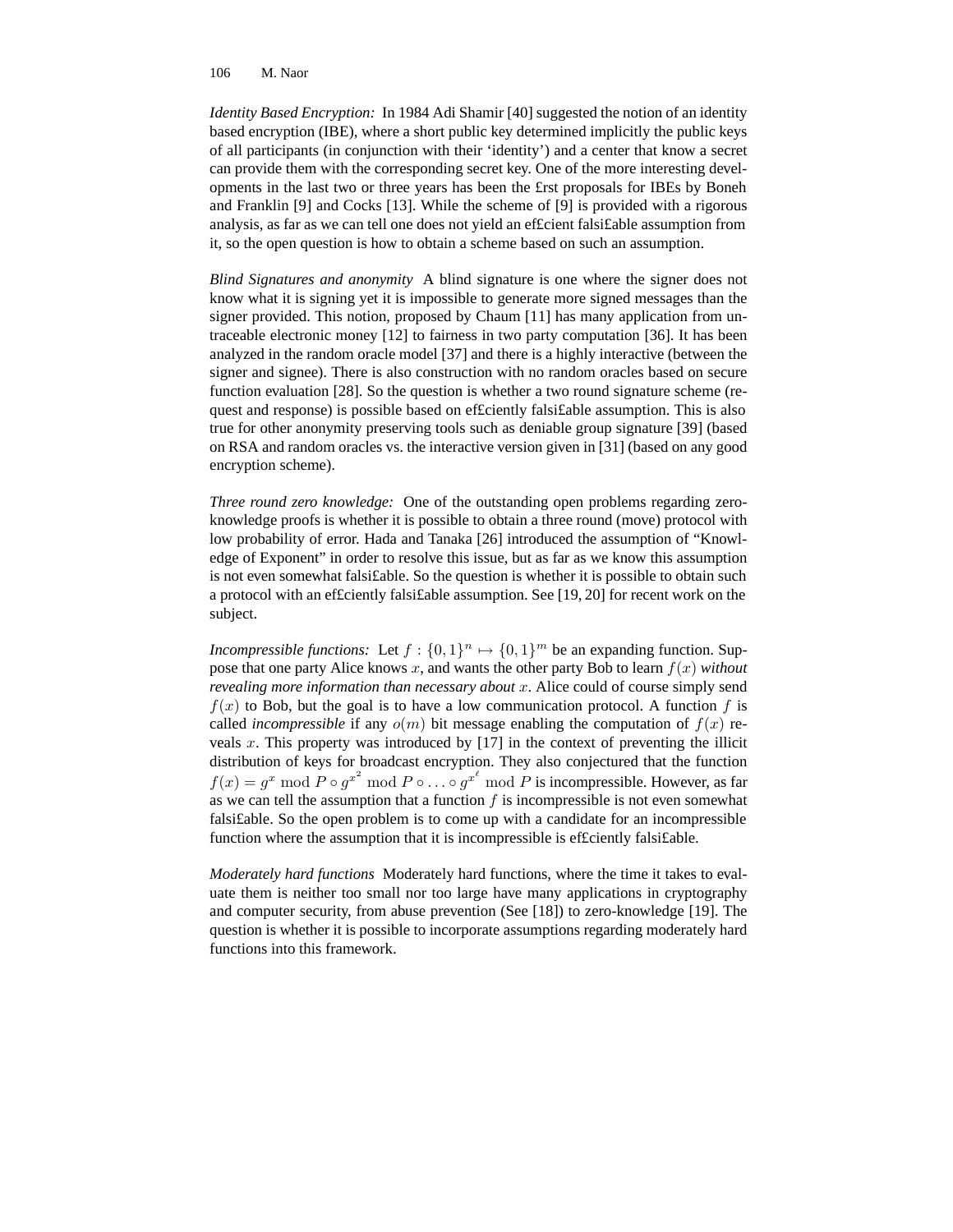*Physical security:* We have dealt so far with the usual mathematical abstract of a distributed system and ignored to a large degree the physical realization, however, as we have seen in the last few years often times "physical" attacks and issues such as: power consumption, tamper resistance, fault Resistance and timing make the implementation very vulnerable (see [3]). So ideally we would like to base security on simple assumption that can be falsi£ed similarly to computational assumption.

This is true also for humans. It is often said that the human user is the weakest link in the security of a system. So again we would like to incorporate human ability considerations into the security design in a rigorous manner and in particular make falsi£able assumptions about human users ability and prove the security of a system based on these assumptions?

## **5 Caveats**

While we believe that the classification we have presented is widely applicable and can clarify many issues, it is not a panacea and many important issues are not handled by it.

*Implication not preserved by classi£cation:* If Assumption A implies Assumption B and A is efficiently falsifable we cannot conclude that B is efficiently falsifable as well. The reason is that we cannot simply use the challenges for  $A$  to check  $B$ , since a falsi fer for  $A$  is not necessarily one for  $B$  (recall that we should be able to use it to break A).

*Classi£cation does not highlight all major results in cryptography:* One of the most outstanding results in Foundation of Cryptography is the HILL (Håstad, Impagliazzo, Levin and Luby) [25] stating that it is possible to construct a pseudo-random sequence generator from any one-way function. On the other hand, according to our classi£cation both the assumption and the outcome are in the class of falsi£able tasks (though the latter is there only when the veri£er has secret information). So such a major result is not highlighted by our classi£cation. This true for many general results, since there is no particular payoff for a general result. In particular the issue may be that falsi£ability provides only a partial order between assumptions (given the we have only four categories then clearly this is not a linear scale).

*History* of investigating an assumption is not accounted for. A major reason to adopt an assumption is the history of computational attempts to resolve it. This is completely ignored in our framework, but on the other hand our framework yields the opportunity to create such a history for an assumption or an area.

*Do not verify run time* if the one taking up the challenge has more computational resources than the protocol designer assumes then he may simply break the challenge "in brute force" (without violating the formal statement). But this can be seen as violating another implicit assumption "that  $t$  is an infeasible amount of total computational time available to the attacker."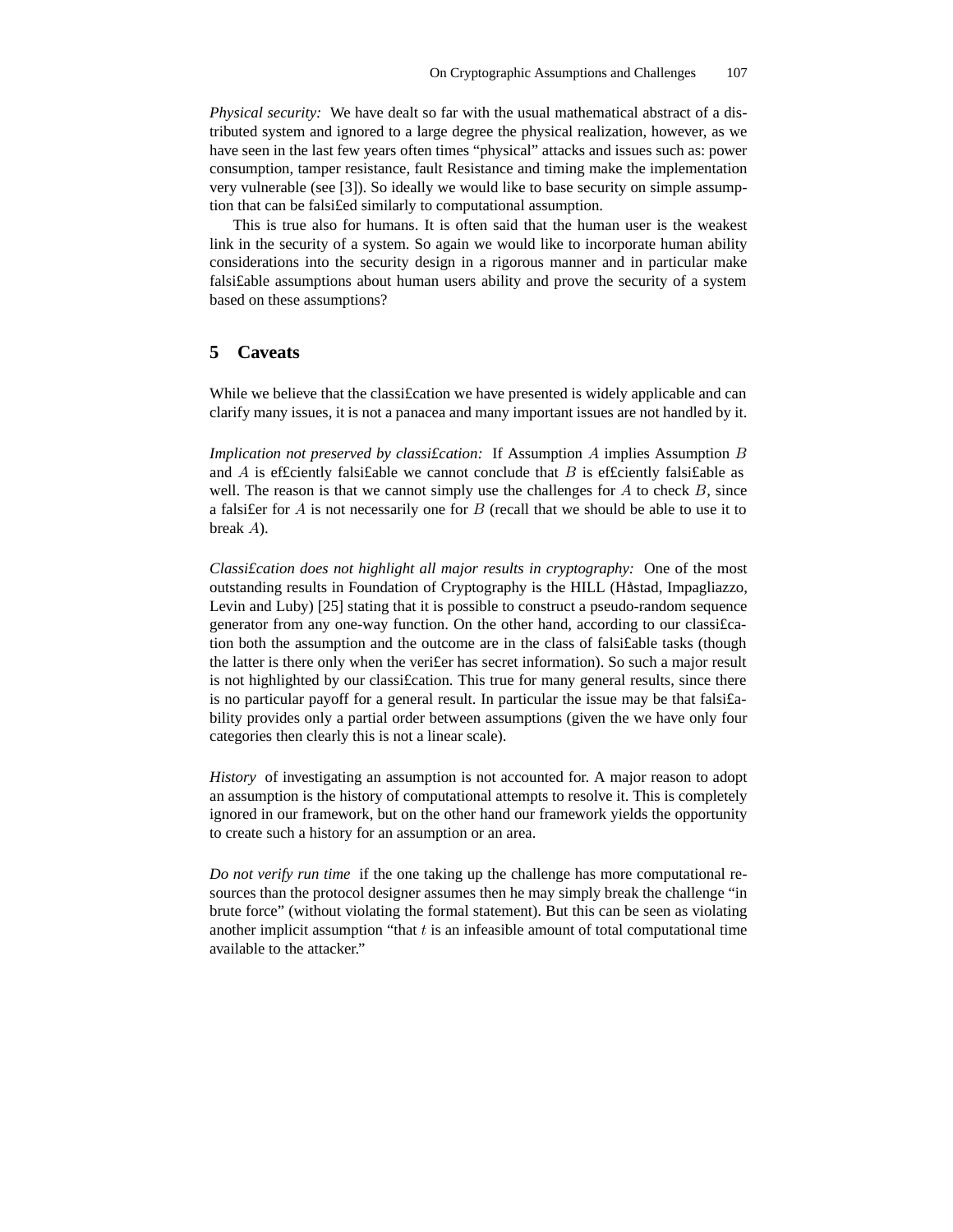### **Acknowledgements**

I have had many interesting conversation with my colleagues regarding the issues outlined in the paper. In particular I would like to thank Dan Boneh, Cynthia Dwork, Benny Pinkas and Steven Rudich. I thank Dalit Naor for many comments regarding the writeup.

### **References**

- 1. M. Ajtai, *Generating Hard Instances of Lattice Problems*, Proceedings of the 27th ACM Symposium on Theory of Computing, 1996, 99–108.
- 2. M. Ajtai and C. Dwork, *A Public-Key Cryptosystem with Worst-Case/Average-Case Equivalence,* Proceedings of the 28th ACM Symposium on Theory of Computing, 1997, pp. 284–293.
- 3. R. Anderson, **Security Engineering: A guide to Building Dependeable Distributed Systems**, Wiley, 2001.
- 4. B. Barak, *How to Go Beyond The Black-Box Simulation Barrier*, Proc. of the 42nd IEEE Symposium on the Foundation of Computer Science, 2001.
- 5. M. Bellare, A. Desai, D. Pointcheval and P. Rogaway. *Relations among notions of security for public-key encryption schemes,* Advances in Cryptology – CRYPTO'98, Lecture Notes in Computer Science, vol. 1462, Springer, 1998, pp. 26–45.
- 6. M. Bellare and P. Rogaway, *Random oracles are practical: A paradigm for designing ef£cient protocols Authors*, ACM Conference on Computer and Communications Security, 1993, pp. 62–73.
- 7. M. Bellare and P. Rogaway, *The Exact Security of Digital Signatures - HOw to Sign with RSA and Rabin*, Advances in Cryptology – Eurocrypt 1996: pp. 399–416
- 8. S. Goldwasser and M. Bellare, Lecture Notes on Cryptography, 1996, available http://philby.ucsd.edu/cryptolib/BOOKS/gb.html
- 9. D. Boneh and M. Franklin, *Identity Based Encryption from the Weil Pairing*, Advances in Cryptology - CRYPTO 2001, Lecture Notes in Computer Science 2139, Springer, 2001, pp. 213–229.
- 10. D. Boneh, B. Lynn and H. Shacham, *Short signatures from the Weil pairing*, Advances in Cryptology – ASIACRYPT 2001, Lecture Notes in Computer Science, Springer, pp. 514–532.
- 11. D. Chaum. *Blind signatures for untraceable payments*, Advances in Cryptology Proceedings of Crypto 82, Plenum Press, New York and London, pp. 199–203. 1983
- 12. D. Chaum, A. Fiat and M. Naor, *Untraceable Electronic Cash* Advances in Cryptology CRYPTO 1988, ecture Notes in Computer Science, Springer, pp. 319–327.
- 13. C. Cocks, *An identity based encryption scheme based on quadratic residues*, Cryptography and Coding, Lecture Notes in Computer Science 2260, Springer, 2001, pp. 360–363.
- 14. R. Cramer and V. Shoup, *Signature Schemes Based on the Strong RSA Assumption*, ACM Conference on Computer and Communications Security, 1999, pp. 46–51.
- 15. W. Dif£e, *The First Ten Years of Public Key Cryptography*, in **Contemporary Cryptography The Science of Information Integrity**, edited by G. J. Simmons, IEEE Press, 1992.
- 16. D. Dolev, C. Dwork and M. Naor, *Non-malleable Cryptography*, Siam J. on Computing, vol 30, 2000, pp. 391–437.
- 17. C. Dwork, J. Lotspiech and M. Naor, *Digital Signets: Self-Enforcing Protection of Digital Information*, Proceedings of the 27th ACM Symposium on Theory of Computing, 1996, pp. 489–498.
- 18. C. Dwork and M. Naor, *Pricing via Processing, Or, Combatting Junk Mail*, Advances in Cryptology – CRYPTO'92, Lecture Notes in Computer Science No. 740, Springer, 1993, pp. 139–147.